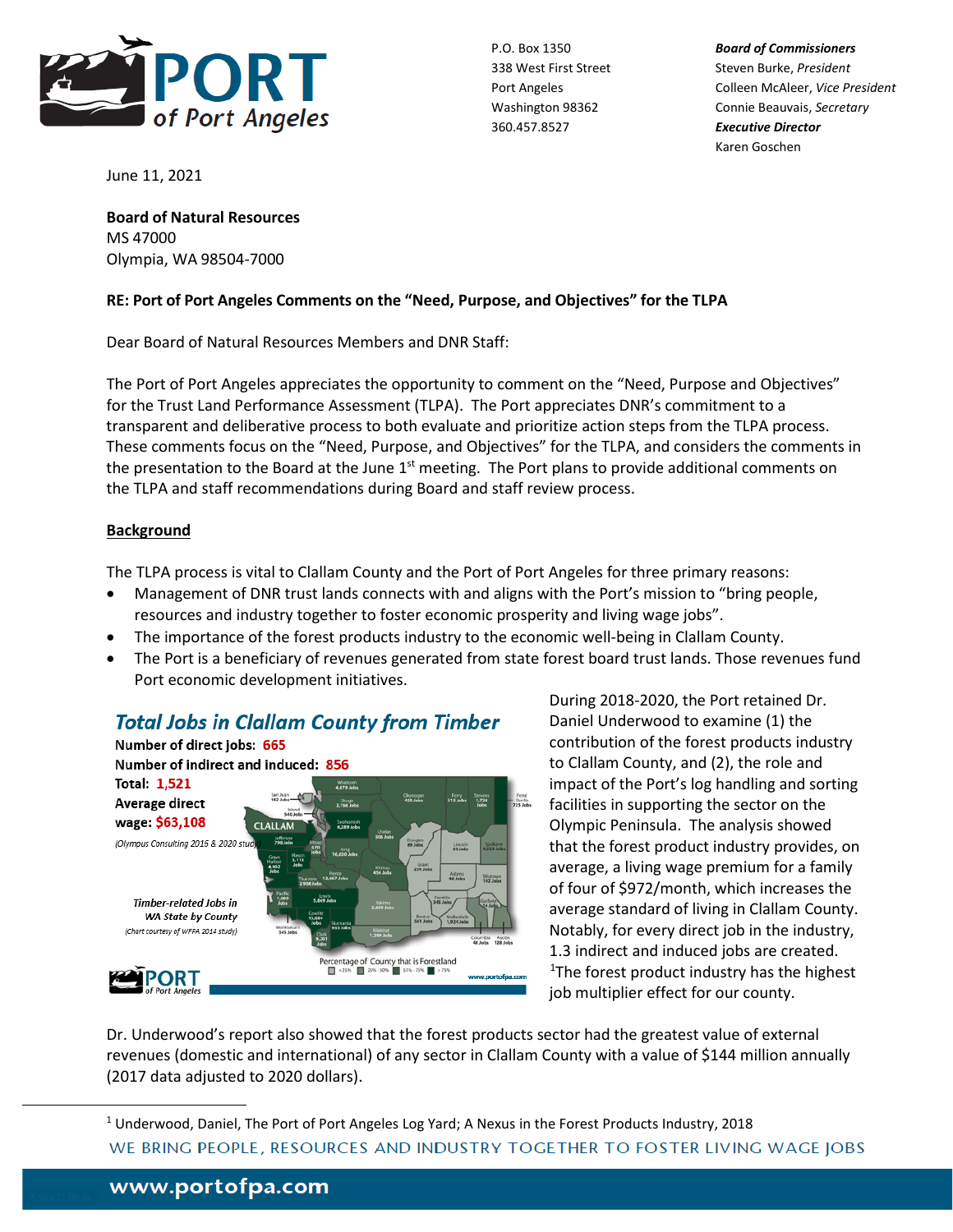

P.O. Box 1350 *Board of Commissioners* 338 West First Street Steven Burke, President Port Angeles Colleen McAleer, *Vice President* Washington 98362 Connie Beauvais, *Secretary* Karen Goschen

For decades, the Port of Port Angeles' Log Yard, which provides log sorting and handling services for landowners and manufacturers, has been the nexus of Clallam County's forest products industry. The log yard provides a unique and vital transportation hub allowing the movement of fiber on and off the Olympic Peninsula to serve both domestic and international markets.

Dr. Underwood's study revealed that 50% of the direct jobs in the industry in Clallam County are associated with, or dependent on, the Port's log handling and sorting facility. The Port's facilities contribute a total of 181 jobs (direct, indirect, induced) into the community and support an additional 595 total jobs for businesses that are dependent on logs/fiber handled by the facility. The Port's log yard is vital to the ongoing success and future for manufacturers of forest products in Clallam County and beyond. The Port is committed to serving this vital sector of our economy.

# **Economic Impacts of Forest Products Industry**

|                           | Total Economic Impacts of the Forest Products Industry (2020\$) |       |             |            |
|---------------------------|-----------------------------------------------------------------|-------|-------------|------------|
| <b>NAICS</b>              | Sector/Impact                                                   | Jobs  | <b>Wage</b> | <b>LWP</b> |
| 115                       | Forest Preparation                                              | 24.0  | \$2,939     | $-51,348$  |
| 113                       | Logging                                                         | 359.0 | \$5,205     | \$918      |
| 321                       | Milling                                                         | 256.0 | \$5,455     | \$1,168    |
| 113                       | Port Log Yard Staff                                             | 8.0   | \$5,210     | \$923      |
| 4883                      | Shipside Operations                                             | 18.4  | \$6,623     | \$2,336    |
| Subtotals, Direct Impacts |                                                                 | 665.4 | \$5.259     | \$972      |
|                           | Indirect                                                        | 298.0 | \$2,982     | $-51,305$  |
|                           | Induced                                                         | 558.0 | \$1,886     | $-52,401$  |
| <b>Grand Totals</b>       |                                                                 | 1521  | \$3.576     | $-5711$    |

50% of Direct Jobs are associated with the Port Log Yard Port Log Yard = 81 direct jobs and Directly Dependent Businesses = 256 direct jobs

Based on 2016 harvest of 229 MMBF in Clallam and Jefferson counties Comprised of 200 MMBF private lands + 29 MMBF State Trust Lands

Underpinning all of this is the supply of timber from private and public lands, including the crucial supply generated from long-term management of DNR trust lands. DNR lands are key to sustaining and growing Clallam County's forest products sector and are essential to the Port's ability to "bring people, resources and industry together to foster economic prosperity and living wage jobs.

Finally, the Port is a beneficiary of revenues generated from DNR managed lands. Over the past 10 years, we received between \$49,572 and \$155,699 annually from DNR trust land management. These funds contribute to the Ports ongoing investments in growing and sustaining jobs in Clallam County.

#### **Statement of "Need"**

The DNR proposed statement of need reads,

*"DNR needs to increase the amount and reliability of the revenue it generates through the assets it manages on state trust lands into perpetuity."* 

The Port believes the DNR statement moves in the right direction, and we are encouraged by the commentary included in the June presentation. But we ask consideration of the following.

The Port is concerned over how the term "reliability" could be interpreted. There have been proposals in the past to form a unitary trust as a tool to better predict, plan, and deliver predictable revenue streams to trust beneficiaries. While we understand the sentiment, the Port would not support a unitary trust. We believe a unitary trust concept would result in a loss of accountability, transparency, and engagement by beneficiaries because it decouples beneficiaries from the management and decision making of specific trust

WE BRING PEOPLE, RESOURCES AND INDUSTRY TOGETHER TO FOSTER LIVING WAGE JOBS

# www.portofpa.com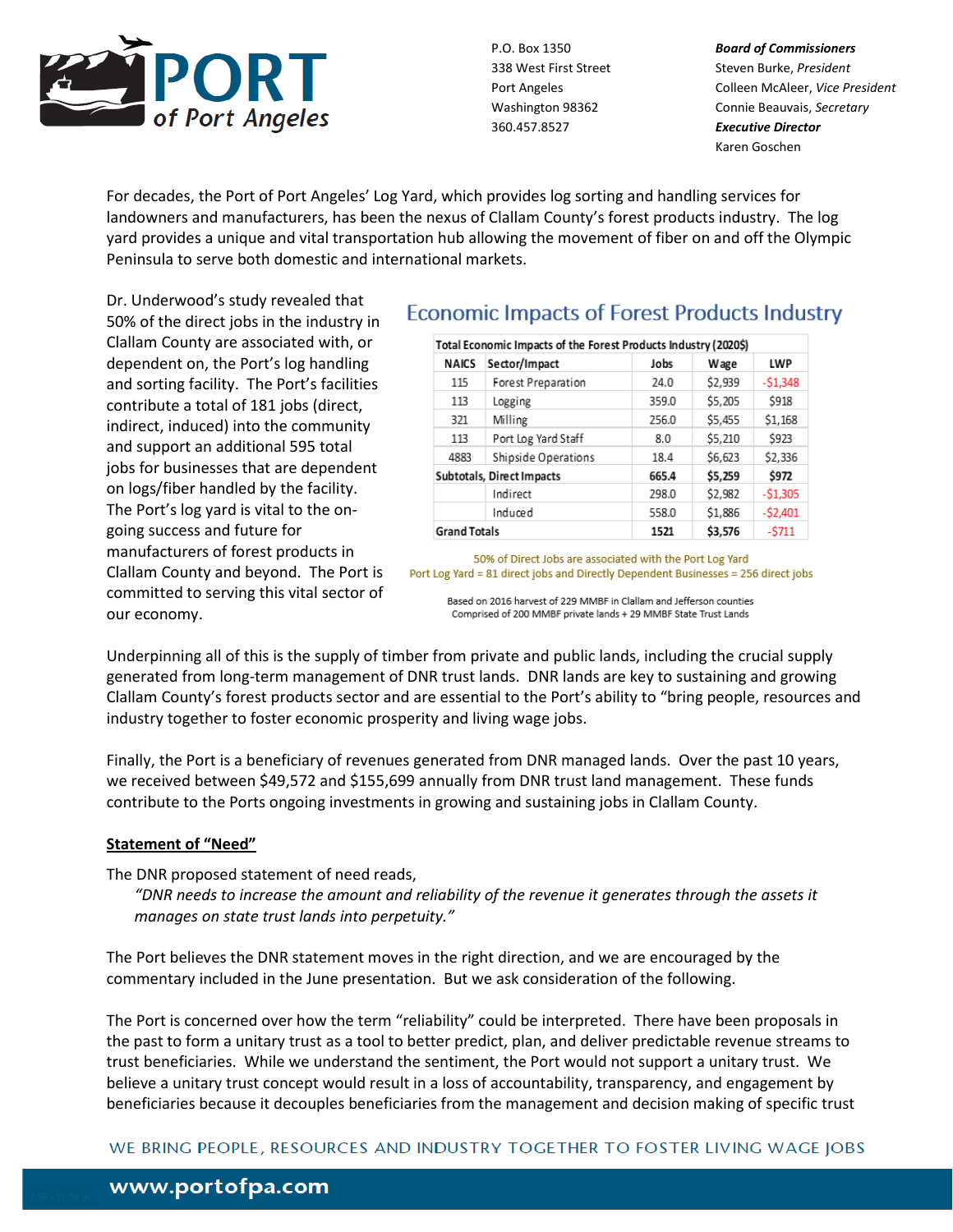

P.O. Box 1350 *Board of Commissioners* 338 West First Street Steven Burke, President Port Angeles Colleen McAleer, *Vice President* Washington 98362 Connie Beauvais, *Secretary* Karen Goschen

lands. DNR benefits from the involvement and interest of all stakeholders, including trust beneficiaries. The Port fears that a unitary trust concept would, over time, reduce involvement and accountability by beneficiaries and stakeholders in the key decisions related to management of trust lands.

The Port is encouraged with the emphasis on increasing revenues into perpetuity. At the risk of jumping ahead, the Port also believes that DNR should immediately recognize the importance of moving quickly to improve financial reporting and data systems. Doing so will improve transparency with all stakeholders and decision making. As DNR states,

"*Deloitte recommends that DNR develop a comprehensive financial system that is consistent with for profit business enterprises. This system would include financial accounting, cost accounting, operations (sales, planning, and so forth), and real estate management. This system would enable DNR to manage these assets more efficiently and profitably, as well as provide financial statements typical of for-profit businesses."*

We agree with the Deloitte recommendation and believe it has a direct connection with achieving the need as expressed. DNR has done good work with what they have, but one can never evaluate if you are improving, staying static, or declining without a modernized financial reporting system to set metrics and goals against. We concur it is timely to update and modernize.

The Port suggests the following revision to the Need Statement to reflect concerns over the term "reliability" and the benefits that would accrue from an updated financial reporting system:

*"DNR needs to increase the amount of the revenue it generates through the assets it manages on state trust lands into perpetuity, provide reliable predictions of harvests, and increase transparency with beneficiaries and stakeholders."*

# **Statement of Purpose**

DNR's proposed statement of Purpose reads:

*"DNR will transform state trust land management:*

- *1. Legislative proposals to increase amount and reliability of revenue*
- *2. Changes to Board of Natural Resources policies to improve trust asset performance*
- *3. Updated operational business practices to increase efficiency and effectiveness"*

The Port is not clear what the term "transform" implies. Like any small or large enterprise, there are always important, and vital opportunities to improve and modify management of assets. Like the process DNR is following with the TLPA, we urge a transparent and deliberative process going forward.

We have often found the simple strengths, weaknesses, threats and opportunities (SWOT) analysis as an effective tool in identifying the "low hanging fruit" to effect change. The DNR has many inherent strengths, and the TLPA process creates a wonderful opportunity to build on DNR's core competencies.

The Port is concerned, however, that the TLPA identifies values attributed to ecosystem services that are not reflective of actual values that can accrue to trust beneficiaries. The TLPA could be interpreted as a false

WE BRING PEOPLE, RESOURCES AND INDUSTRY TOGETHER TO FOSTER LIVING WAGE JOBS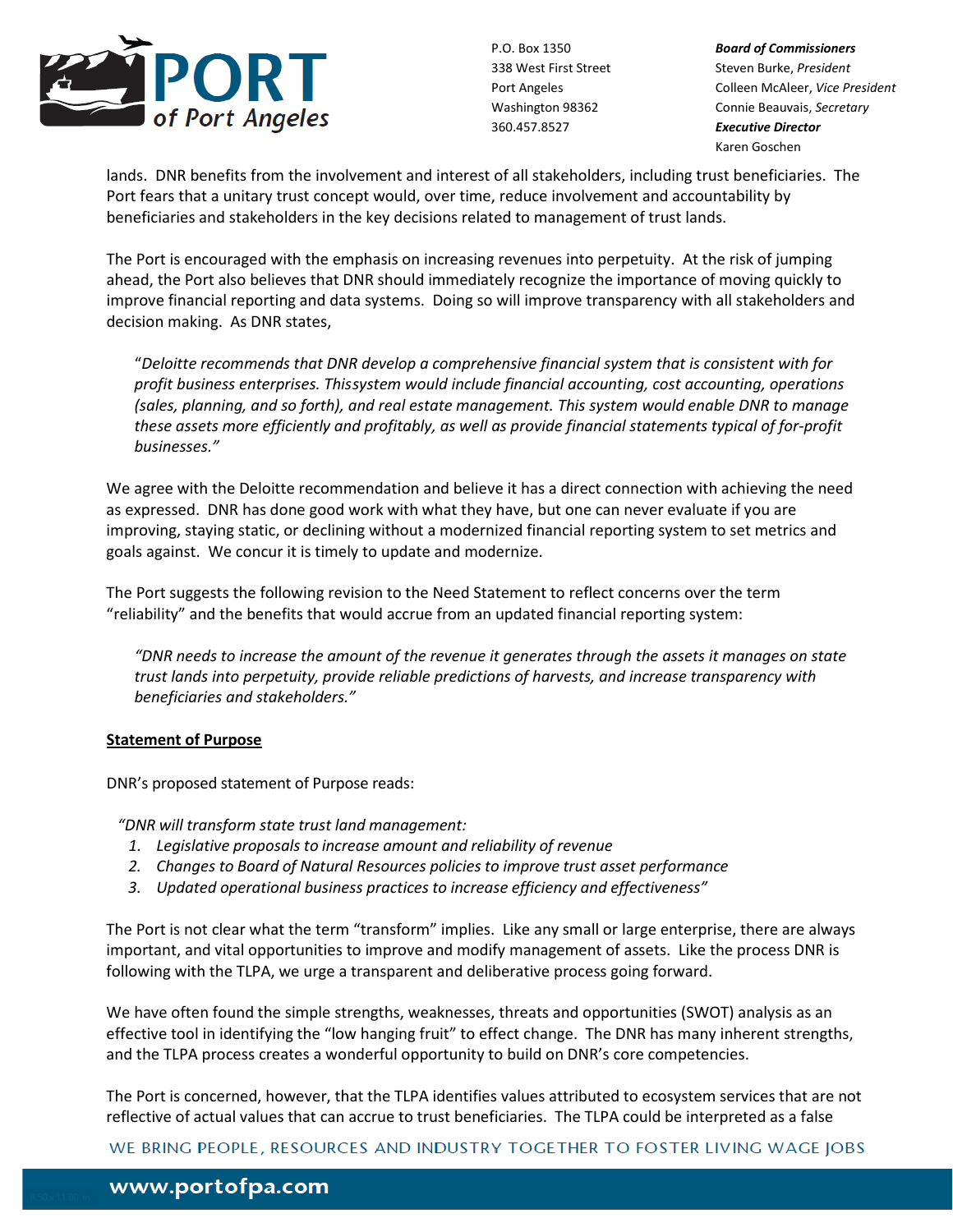

P.O. Box 1350 *Board of Commissioners* 338 West First Street Steven Burke, President Port Angeles Colleen McAleer, *Vice President* Washington 98362 Connie Beauvais, *Secretary* Karen Goschen

choice between revenue generating activity and ecosystem services. Forest landowners, both public and private, have clearly demonstrated that sustainable management aligns with the need to protect and conserve water, fish, wildlife, and other ecosystem values. Research from the University of Washington shows that the forest products industry is a net sequester of carbon, even when incorporating inputs required for manufacturing and transportation of wood products (including pulp and paper)<sup>[2](#page-3-0)</sup>.

Accordingly, the Port is troubled by the statement included in the June Board materials that reads, *"Recognize the real value is in ecological systems and health".* 

The Port believes this statement inadvertently creates a false choice between economic value and ecological value. Indeed, forest landowners, including DNR, have shown that both economic value and ecological values can be achieved in tandem. More than half of the DNR trust lands are already set aside from management due to conservation restrictions. Indeed, the TLPA creates the opportunity to explore options to balance management more effectively. DNR trust lands are intended to generate value through active management; creating ecological values does not conflict with active management.

## **Objectives**

DNR's stated Objectives are:

- *1. "Increase amount and reliability of revenue*
- *2. Sustain the natural resource lands, while seeking opportunities to diversify*
- *3. Maintain or enhance the social, environmental, and cultural benefits of state trust landsconsistent with revenue generating purposes of the land.*
- *4. Feasible solutions"*

The Port agrees with these objectives. Indeed, as written, these objectives address the concerns outlined earlier about the potential inflated and non-realizable values to trust beneficiaries for ecosystem services in the TLPA.

The June materials also summarized input received to date, and we note that DNR highlighted the following comment,

"*DNR should not driftaway from core areas of expertise; it puts customers and the socio-economic wellbeing of small communities at risk"*

The Port appreciates DNR highlighting this comment for the Board. We believe this statement should be viewed as a core principle that guides the Board and DNR through the evaluation and implementation of recommendations contained in the draft TLPA.

WE BRING PEOPLE, RESOURCES AND INDUSTRY TOGETHER TO FOSTER LIVING WAGE JOBS

<span id="page-3-0"></span><sup>&</sup>lt;sup>2</sup> Ganguly, I.; Pierobon, F.; Sonne Hall, E. Global Warming Mitigating Role of Wood Products from Washington State's Private Forests. *Forests* **2020**, *11*, 194. https://doi.org/10.3390/f11020194